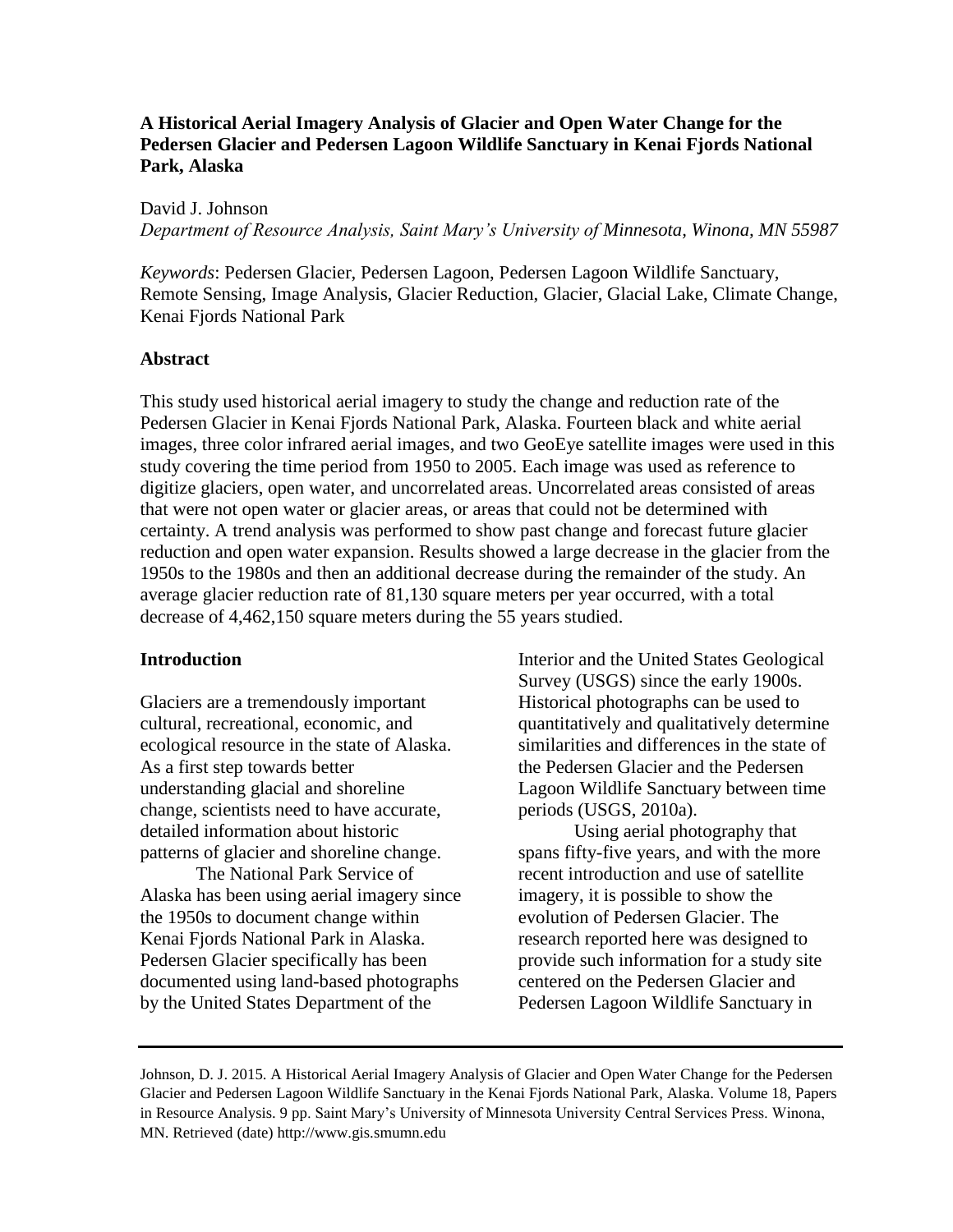Kenai Fjords National Park.

#### **The Value of Historical Imagery**

There is a need to create digital scans of historical hard copy images; they provide a valuable resource and glimpse into an area's past. Historical photographs and film are among the most fragile record formats, and adverse storage conditions may hasten their deterioration. Placing them in close contact with materials that may cause chemical reactions, mishandling, and other abusive treatment can damage them beyond repair, causing catastrophic loss of valuable information.

Historical aerial photography is an essential component of condition assessments and provides a visual record of the condition of an area. "These photos are a valuable source of information regarding vegetation and landform conditions that can be assessed against current imagery in order to examine processes that are impacting the landscape" (Robertson, Knopf, Johnson, and Maffitt, 2014). Uses for historical imagery may include: "local and regional vegetation gain/loss studies; glacial advance and retreat; ice condition assessment; identification of landform change processes; [and] climate change studies" (Knopf, Johnson, Good, Maffitt, and Robertson, 2013).

### **Study Area**

Pedersen Glacier and Pedersen Lagoon Wildlife Sanctuary formed in a natural valley within the Kenai Fjords National Park with mountain peaks and open water to the east. The study area (Figure 1) located within the Kenai Fjords National Park extends approximately 4.71 miles into the Kenai Fjords National Park from the coastline and includes 3.06 miles of coastline. The study area is within the

borders of Kenai Fjords National Park. The study area borders consist of the Kenai Mountains to the north and south and Aialik Bay to the east (Figure 2). The study area is subject to the daily tides, wave events, and storms that can impact the flow of glaciers and sediment deposits in the bay area.



Figure 1. Pedersen Glacier location in the state of Alaska.

## **Methodology**

### *Data Collection and Orthorectification*

Historical aerial photographs from three separate time periods were acquired from GeoSpatial Services; they were originally provided to GeoSpatial Services from the National Park Service. After researching the area, these were the only three time periods of historical imagery that were found to show the Pedersen Glacier study area. Only 1:12,000 scale or larger, vertical, and survey quality aerial photographs were used.

Of the 1950s time period of photographs, fourteen images were used; the imagery was procured from air photo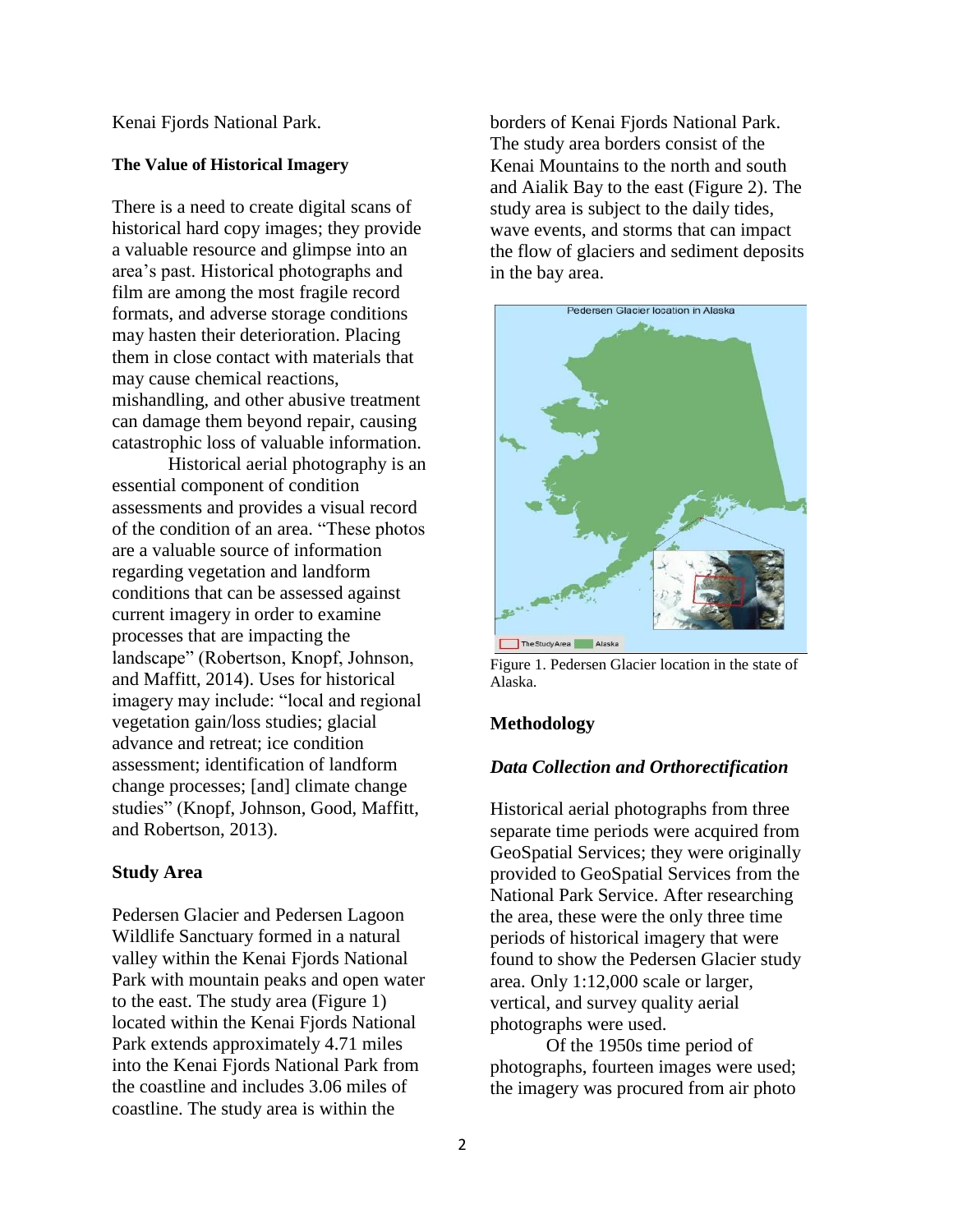flying missions conducted by the U.S. Air Force in 1950, 1951, and 1952. The photo emulsion was black and white and the scale of the final hardcopy photo print products was 1:40,000.



Figure 2. Pedersen Glacier location in Kenai Fjords National Park, Alaska.

Three images from the 1980s time period were used, and the imagery was procured from air photo flying missions conducted by the NASA Ames Research Center in 1984 and 1985. The photo emulsion was color infrared and the scale of the final hardcopy photo print products was  $+/- 1:62,000$ . The imagery was one meter resolution, pan-fused multispectral, 16 bit pixel depth. Scanned digital imagery at a resolution of 1200 dots per inch was provided by the National Park Service to GeoSpatial Services.

Scanned images of the photographs were corrected for distortion errors by GeoSpatial Services. GeoSpatial Services used a minimum of twelve ground control

points (GCP's) per image when orthorectifying each image. By using a minimum of twelve GCP's, GeoSpatial Services was able to ensure that the imagery had at least one GCP in each main area of the image (Figure 3). Rectification utilized the GCPs, the principle point of a photograph, and information about the camera. The process oriented each image so that true north was oriented up, assigned it a common map projection (Universal Transverse Mercator) and datum (World Geodetic System 1984), and rubber sheeted it to best fit the GCPs.



Figure 3. Locations of control points for georeferencing an image.

Two photos were used for the 2005 time period, one color-infrared (CIR) seamless image database (SID) image and one RGB (red, green, and blue) SID image. Both images were obtained from GeoEye. The original input imagery consisted of standard geometrically corrected IKONOS-2 one meter ground sample distance, 11-bit, dynamic range adjusted, pan-sharpened natural color orthorectified images. Three of the four source imagery bands (Green, Red, and Near-infrared) were merged to create a CIR orthorectified mosaic of Kenai Fjords National Park, Alaska.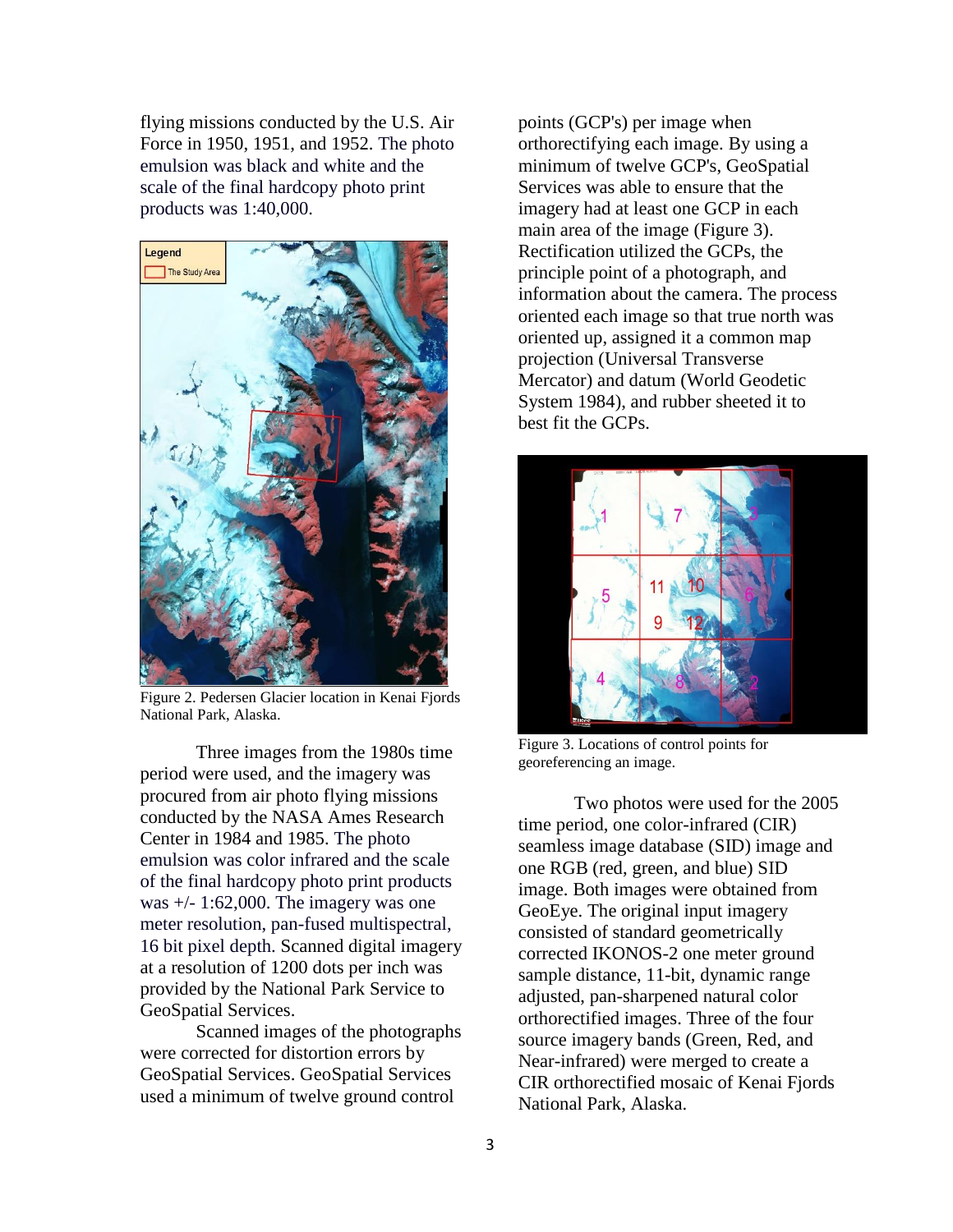## *Creation of Image Mosaics*

ArcGIS 10.2 was the primary software used for this study; it was used for the creation of the geodatabases, mosaic datasets, and feature classes. Prior to loading the images into the ArcGIS 10.2 mosaic dataset, no statistical or color manipulation was performed on the images. Following orthorectification by GeoSpatial Services, the aerial images from 1950, 1951, 1952, 1984, and 1985 were placed in separate mosaic datasets in a common file geodatabase. This geodatabase was created to store the imagery data for the study. Polygon feature classes for each year were created within the geodatabase. Three attribute fields were created in each polygon feature class: Attribute (string type), Area (long integer), and Year (short integer). To ensure accuracy, all data was projected to the same coordinate system (Albers Conical Equal Area) (Esri, 2014b).

The satellite imagery from 2005 was not placed into a mosaic dataset, since the images already had adequate coverage of the study area, and was excluded from the mosaic and color balancing process. The CIR and RGB 2005 satellite images, having a coordinate system already applied when the images were taken, only had to be projected into the same coordinate system as the rest of the imagery.

Scanned historical images and previously orthorectified images were imported into Esri's ArcGIS 10.2 software. Within the existing geodatabase, a mosaic dataset was made for each of the corresponding decades (1950s and 1980s), and the matching imagery was added to each decade's mosaic dataset (Figure 4). Historical images were chosen for the mosaic dataset that were able to overlap each other to add coverage to an area that

needed better image quality, more coverage, or enhancement. This was done to ensure the main images of the study group had the coverage needed to make a seamless mosaic image. If an image had skewing after being orthorectified, holes, or flaws within the original image, it was blended out of the image by using other images to cover the problem areas. The 1950s dataset had fourteen images, the most historical images used for a single time period, due to the smaller area covered by each image and to ensure that the mosaic had little or no skewing within the mosaic image. When building a mosaic image, the middle of a rectified image has better position accuracy than the edges, so the center of each image was desired to be used when joining rectified images together.



Figure 4. 1950s black and white mosaic dataset showing the study area (red) with the overlaying footprint outlines (green).

When creating a mosaic image, modifications to the default settings in the mosaic dataset process were required to get a seamless, color matched mosaic. These modifications affected how the mosaic image would be presented; they can also impact the performance of the server (Esri, 2014c).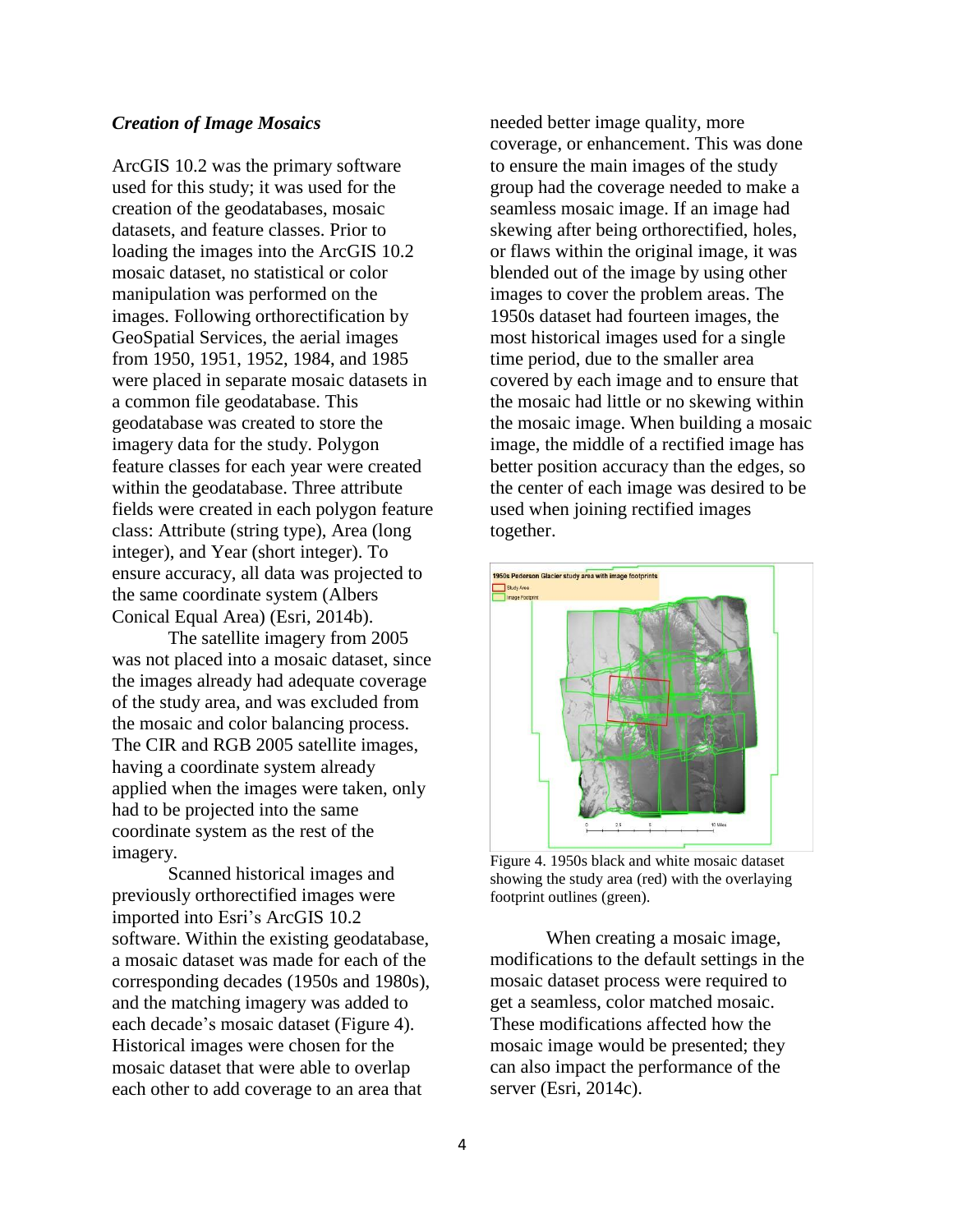The footprints of the images used in both the 1950s (Figure 4) and 1980s (Figure 5) mosaic datasets were sampled for unwanted anomalies in the image edges. These unwanted anomalies included fiducials, time and date stamps, and any handwritten notes in the margins of the image. Once a minimum distance was established that captured these anomalies from the image edge, the shrink distance parameter value for each mosaic was determined. For both the 1950s and 1980s time periods, a 400 meter shrink distance was applied to each footprint. This setting ensured that the final mosaic would be clean from outside intrusions and would use the center of each image more predominately (Table 1).



Figure 5. 1980s CIR mosaic dataset showing the study area with the overlapping footprint outlines.

To ensure that all the colors of the images were represented, the minimum data value was set to 1 and the maximum data value was set to 255. The number of vertices was set to 400. Several tests were done to find the appropriate number of vertices to use to get the clearest and seamless mosaic image. The lowest number of vertices tested was 25 and the highest was 600. The higher the number of vertices, the longer it took for the mosaic

image to render. Four hundred vertices created a very smooth image with little to no visible seam lines within the mosaic (Esri, 2014f).

| <b>Build Footprints</b>        |                      |  |
|--------------------------------|----------------------|--|
| Query Definition               | <b>Blank</b>         |  |
| Computer Method                | Radiometry           |  |
| Minimum Data Value             | ı                    |  |
| Maximum Data Value             | 255                  |  |
| Approximate number of Vertices | 400                  |  |
| <b>Shrink Distance</b>         | 400 Meters           |  |
| Do not check                   | Maintain Sheet Edges |  |
| Check                          | Skip Overviews       |  |
| Check                          | Skip Overviews       |  |
| Simplification Method          | None                 |  |

Table 1. Settings used for shrinking a footprint in Esri's ArcCatalog.

Building pyramids and statistics in the mosaic dataset was required for color balancing to work (Esri, 2014d). When running the Build Pyramids and Statistics tool, it was necessary to select the following options: Include Sub-Directories, Build Pyramids, and Calculate Statistics (Table 2).

| Table 2. Building Pyramids and Statistics in |  |  |  |
|----------------------------------------------|--|--|--|
| ArcCatalog.                                  |  |  |  |

| <b>Build Pyramids And Statistics</b> |                                                           |  |  |
|--------------------------------------|-----------------------------------------------------------|--|--|
| Input Data or Workspace              | The path to the mosaic dataset<br>Include Sub-Directories |  |  |
| Input Data                           |                                                           |  |  |
| Check                                | <b>Build Pyramids</b>                                     |  |  |
| Check                                | <b>Calculate Statistics</b>                               |  |  |
| heck                                 | <b>Skip Existing</b>                                      |  |  |

Multiple trials were made when color balancing the mosaic image (Figure 6) (Esri, 2014d). Color balancing can be complicated with the variations in images. Images have differences in color due to differences in atmospheric conditions,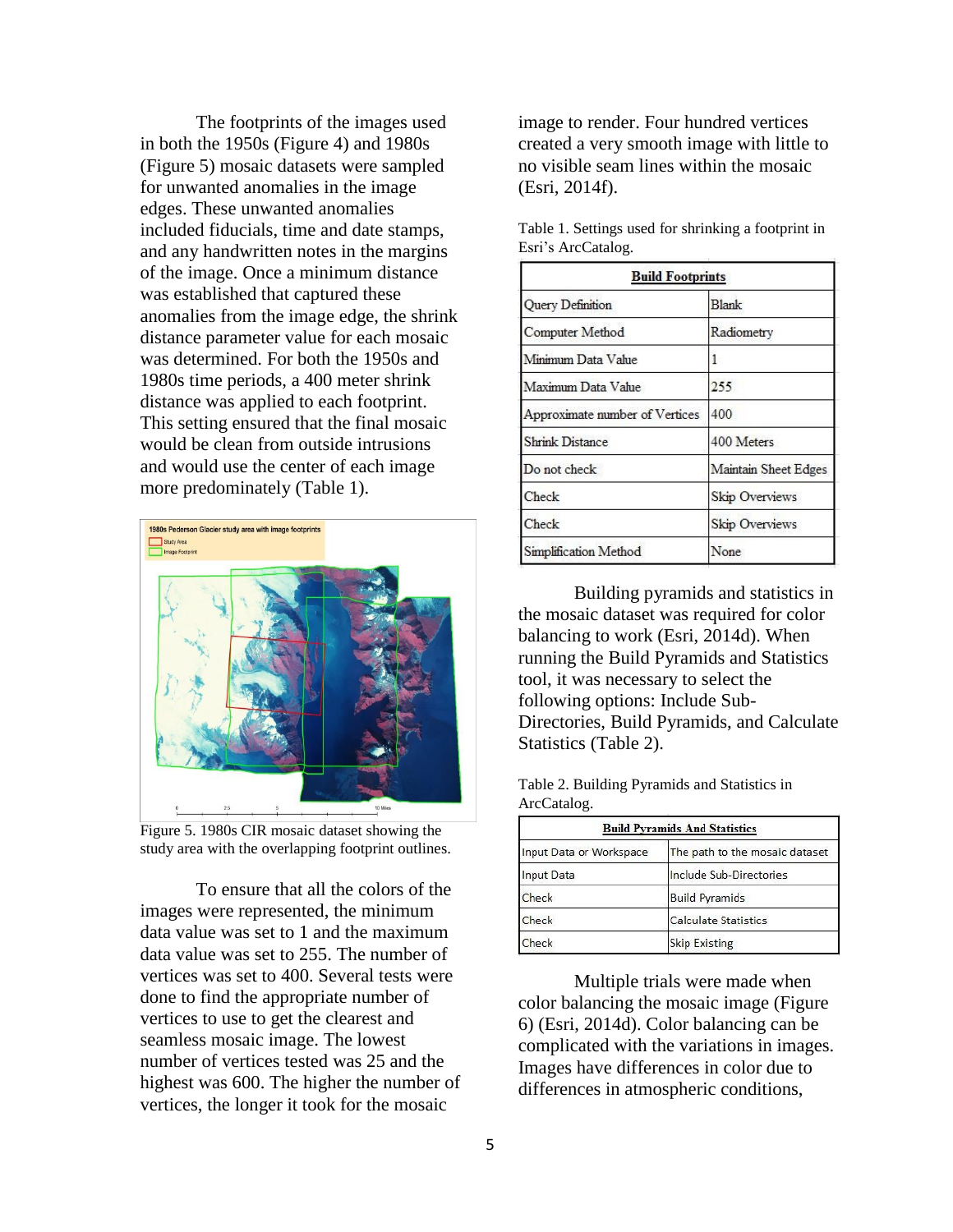cameras, and the timing of acquisition. The processing of the original hard copy photos also affects the coloring of an image. A trial and error process was used, drawing on previous work experience, Esri ArcGIS help files, and educated reasoning acquired while researching and applying multiple mosaicking techniques in order to choose the right method to apply on each of the mosaic datasets for the study group (Esri, 2014a).

There are three color balancing methods available when using Esri software: Dodging, Histogram, and Standard Deviation. Using these three methods, multiple test mosaic datasets and mosaics were generated before choosing a suitable mosaic for use in this study. Standard deviation works when the same values or colors are distributed throughout the image. Histogram works well when there is a similar shape to all the rasters. For the 1950s and 1980s time periods Dodging color balance method was used in which "each of the pixel's values change toward the target color" (Esri, 2014e). Options for the color surface type were available when using the Dodging color balancing method (Esri, 2014e). The target color surface type that was chosen for both of the mosaics datasets was "single color." With this setting, all the pixels are dodged toward a single color point, which is the mean. A single color surface works well when there are only a small number of rasters and there are only a few different types of ground objects. "If there are too many rasters or there are too many types of ground surfaces, then the output color may become blurred"(Esri, 2014e). "Dodging balancing tends to give the best result in most cases" (Esri, 2014e). The Dodging color balancing method could be applied to both the CIRs and the black and white historical imagery.

#### *Spatial Analysis*

Polygons in each feature class were initially onscreen digitized at a scale of 1:1500 for all feature types: open water, glacier, and uncorrelated. The 'Year' attribute field was populated according to the time period the images were taken: the 1950s, 1980s, or 2005. The Attribute field values consisted of glacier, open water, or uncorrelated (Figure 7; Yavaslı and Olgen, 2008). Then, the feature classes had their lines cleaned and checked for consistency, spikes, ghost polygons and miscellaneous anomalies at a scale of 1:500 for all of the attribute classifications (Figure 6).



Figure 6. Pedersen Glacier in the 1950s black and white image. The Pedersen glacier is outlined in red and open water is outlined in blue.

Multiple conditions were used when deciding where the glacier ended. One condition was that the glacier was visibly ending at open water. A moraine or stagnation on the sides of the glacier, trimlines or striations in the glacier, and proximity to a rock wall were also utilized when deciding the termination area of the glacier (Figure 7).

Open water consisted of pit ponds and other areas where free-flowing or open water was visible and not covered by free-floating ice. Uncorrelated areas consisted of any area that was not glacier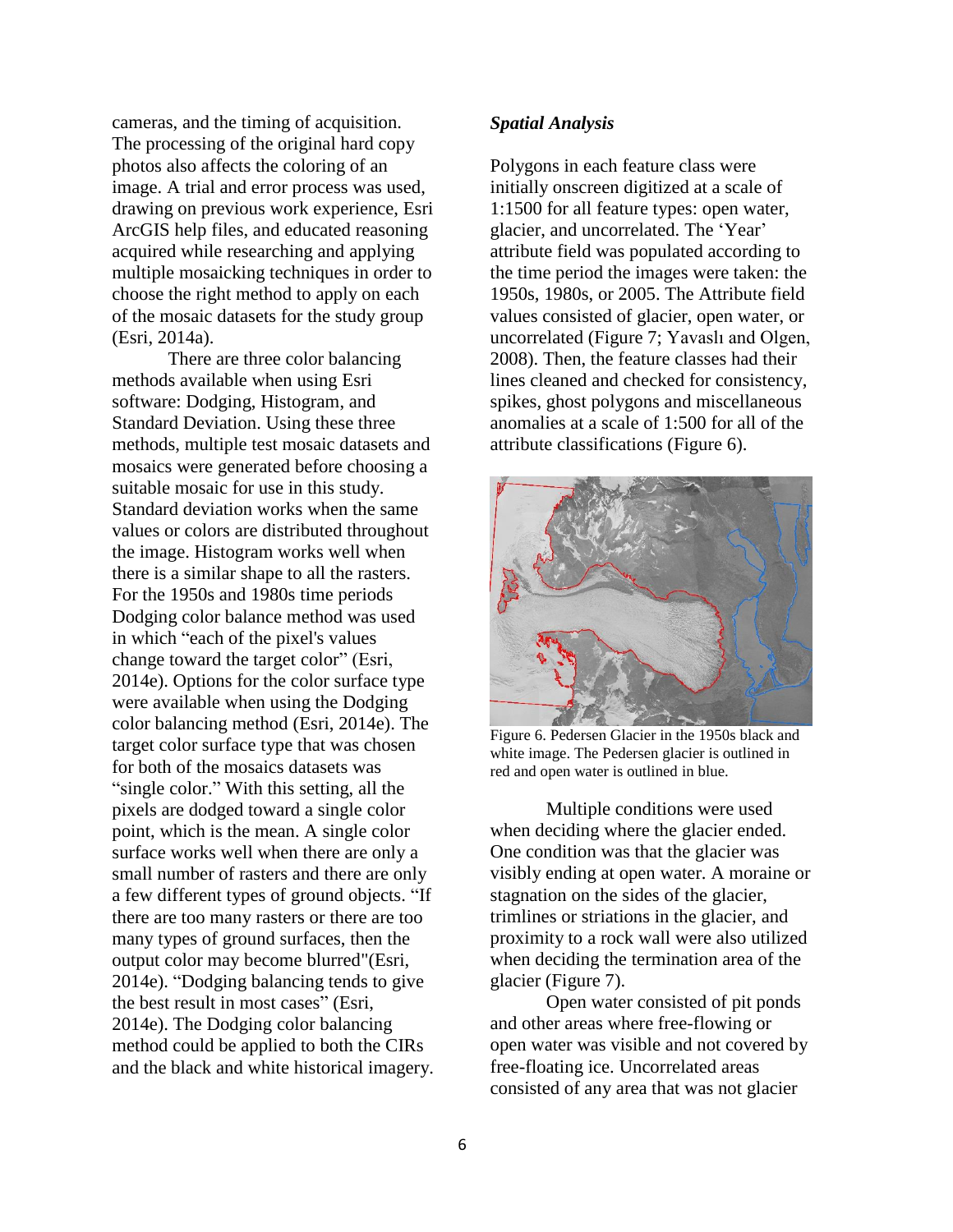or open water. Various land cover types were classified as uncorrelated, including vegetation-free bedrock around the margin of a retreating glacier showing the recent loss of ice and outwash plains. Within the uncorrelated areas vegetation may be visible. Free flowing channels of water and outwash plains were included in the uncorrelated area due to the visible inconsistency of the area (Figure 8). A visible inconsistency included any formations that could not be determined to be uncorrelated or open water areas due to the time the imagery was taken. A defined process could not be established to separate the water and sentiment build up; therefore, all of the outwash areas were included in the uncorrelated area. Tidal areas were also included in the uncorrelated area since the metadata did not include a timestamp of when the image was taken. Without a timestamp, high or low tide was indeterminable.



Figure 7. A CIR image of Pedersen Glacier with the red boundary depicting the size and shape of the glacier and blue depicting open water in 2005.

If it would have been possible to determine whether the images were taken at high or low tide, this information would have helped in making an informed decision about shoreline areas that were of questionable determination. It could adjust

the edge of the open water polygon as little as one meter in some locations or as much as 137 meters in other areas. This would have decreased the uncorrelated area size significantly (Figure 8).



Figure 8. Examples of uncorrelated areas in the 1980s photos that may have been classified as open water if the timing of the photos relative to low and high tide was known.

The Area attribute field consisted of the size of the feature in square meters. The area was determined using the Calculate Geometry function in ArcMap using the coordinate system of the data source, Albers Conical Equal Area, and the units of square meters.

### *Trend Analysis*

Once the fields were populated, a quality assurance / quality control (QA/QC) examination of all the feature classes checked for variances. The purpose of the QA/QC was to identify any variations in the feature classes, spikes in the line delineations, any areas that may be overlapping, or any polygons that may be ghost polygons or have a null value. After the QA/QC was performed and any variances were corrected, the data was exported into a Microsoft Excel Pivot Table to perform a trend analysis on the data.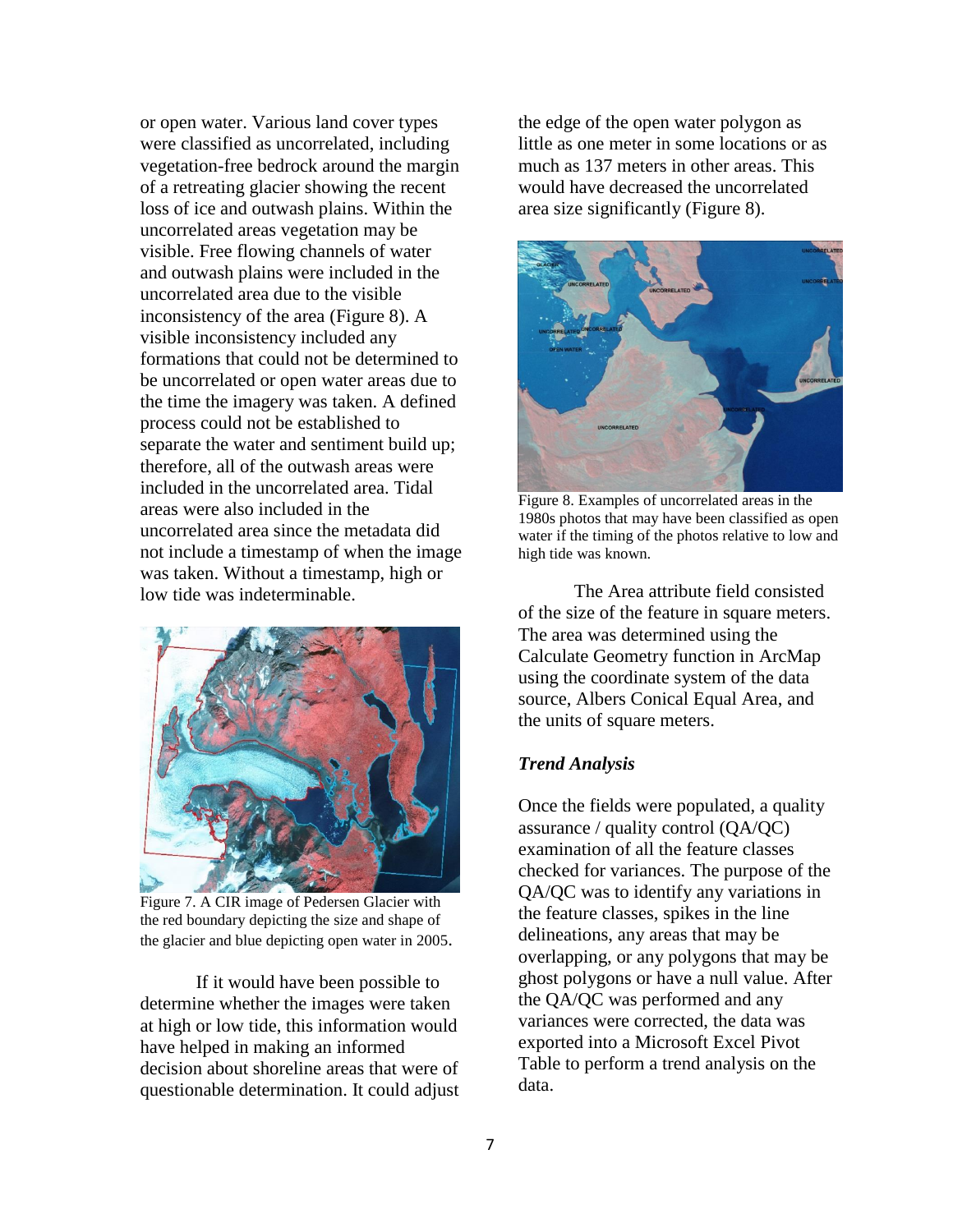## **Results**

A comparison of all three time periods is depicted in Figure 9 and Figure 10. The starting point for the trend analysis was the 1950s information: glacier (13,439,472 square meters  $(m^2)$ ), open-water  $(5,281,920 \text{ m}^2)$ , and uncorrelated fields  $(18, 631, 722 \text{ m}^2)$  (Table 3).



Figure 9. Pedersen Glacier RGB image from 2005 with a comparison of all three study time periods (blue representing 2005, red representing the 1980s, and green representing the 1950s).

The data obtained from the trend analysis shows that the Pedersen Glacier decreased in size from  $13,439,472$  m<sup>2</sup> in 1950s to 10,975,978 m 2 in the 1980s to 8,977,322 m<sup>2</sup> in 2005. There was a  $4,462,150 \text{ m}^2$  decrease in size from the 1950s to 2005, an average reduction of 81,130 m<sup>2</sup> per year over the 55 years (Table 4).

Table 3. Summary totals of the areas for glacier, open water, and uncorrelated  $(m^2)$ .

|  | Sum of AREA Column Labels ▼ |  |
|--|-----------------------------|--|
|--|-----------------------------|--|

| <b>Row Labels</b> | <b>GLACIER</b> |           | <b>OPEN WATER LINCORRELATED</b> |
|-------------------|----------------|-----------|---------------------------------|
| 1950              | 13,439,472     | 5,281,920 | 18,631,722                      |
| 1980              | 10,975,978     | 6,807,947 | 19,589,095                      |
| 2005              | 8,977,322      | 7,574,140 | 20,723,820                      |

Table 4. Summary of the total change in glacier, open water, and uncorrelated areas within the study  $area (m<sup>2</sup>)$ .

| Change        |           |           | Glacier Decrease   Open Water Increase   Uncorrelated Increase |
|---------------|-----------|-----------|----------------------------------------------------------------|
| 1950 to 2005  | 4,462,150 | 2,292,220 | 2,092,098                                                      |
| Yearly Change | 81,130,00 | 41,676.73 | 38,038,15                                                      |



Figure 60. Graph of the trend line analysis. The blue line represents the glacier change, the red line represents the open water areas, and the green line represents the uncorrelated areas. There are two black lines that appear on top of the glacier and open water lines. The black lines are the linear trend lines.

The open water area increased from  $5,281,920 \text{ m}^2$  in the 1950s to 6,807,947 m<sup>2</sup> in the 1980s to 7,574,140 m<sup>2</sup> in 2005. There was a 2,292,220 square meter increase in size from the 1950s to 2005, growing an average of 41,677  $m^2$ per year over the 55 year period (Table 4).

The uncorrelated areas also increased over the years, increasing from 18,631,722 m<sup>2</sup> in the 1950s to 19,589,095  $m^2$  in the 1980s to 20,723,820 m<sup>2</sup> in 2005. There was a 2,092,098  $m^2$  increase in size from the 1950s to 2005, growing 38,038.15  $m^2$  per year over the 55 years (Table 4) (Figure 10).

#### **Conclusions**

If the Pedersen Glacier Park glacial reduction trend continues within the